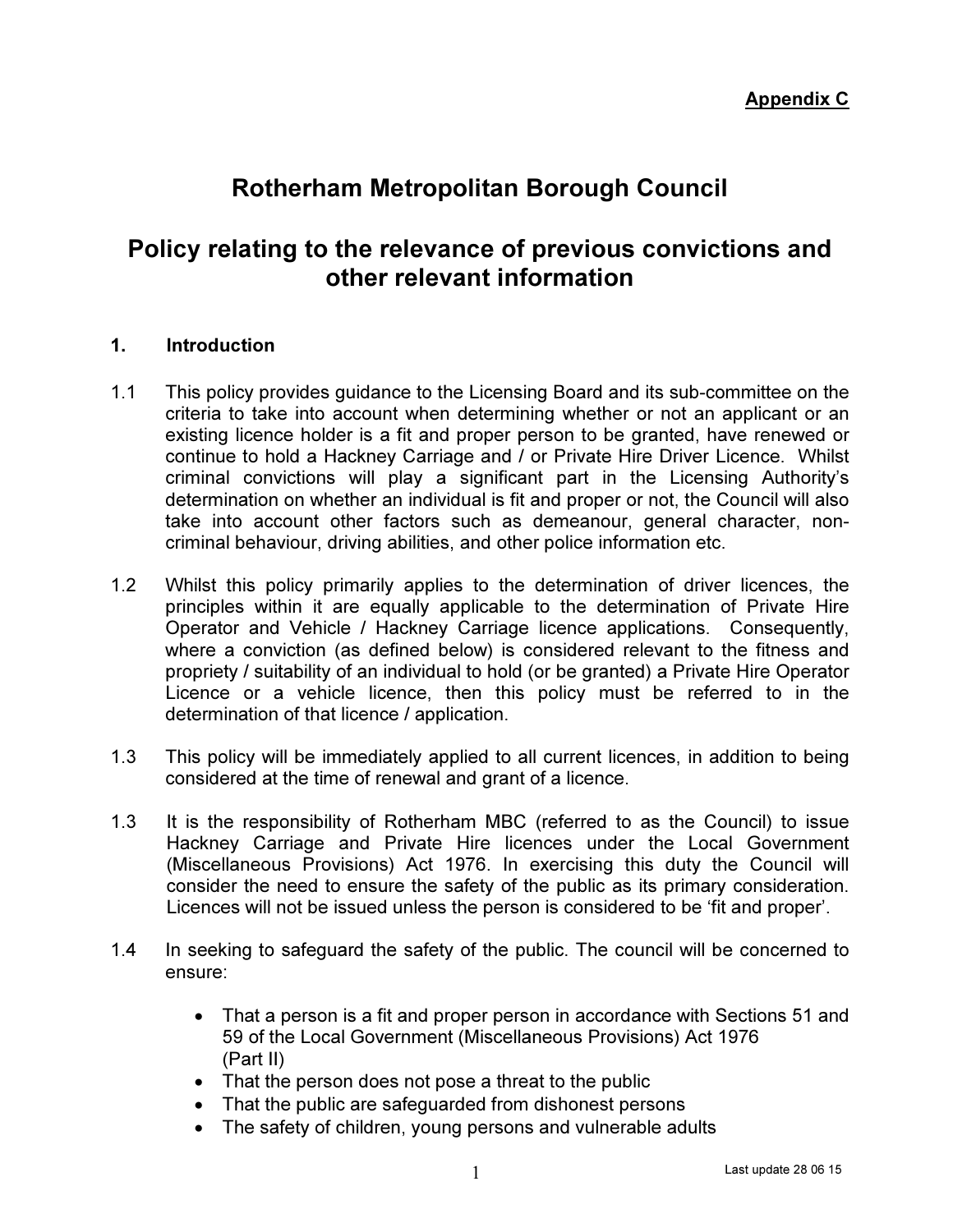1.5 The term "Fit and Proper Person" for the purposes of taxi and private hire licensing is not legally defined. However, in determining whether a person is fit and proper to hold a licence, those tasked with determining licences / applications are effectively asking the following question of themselves:

'Would you allow your son or daughter, spouse or partner, mother or father, grandson or granddaughter or any other person for whom you care, to get into a vehicle with this person alone?'

If the answer to the question is an unqualified 'yes', then the person can be considered to be fit and proper. If there are any doubts in the minds of those who make the decision, then further consideration should be given as to whether a licence should be granted to that person.

In order to assess the suitability of an applicant (and to inform decision makers when answering the question above), the Council will undertake whatever checks and apply whatever processes it considers necessary to ensure that licences are not issued to, or used by, unsuitable people. In assessing the suitability of an applicant or licence holder, the council will take into consideration the following factors:

- Criminality
- Period of holding a driver's licence
- Number of endorsed driving licence penalty points
- Right to work,
- Medical fitness
- Standard of driving / driving ability
- The conduct of the applicant in making the application (e.g. whether they have acted with integrity during the application process).
- The previous licensing history of existing / former licence holders.

 In addition the Council will also consider further information sources such as the Police (including abduction notices), Children and Adult Safeguarding Boards, other licensing authorities and statutory agencies.

- 1.6 This policy provides guidance to any person with an interest in taxi and private hire licensing. In particular, but not exclusively:
	- Applicants for a driver's licence
	- Existing licensed drivers whose licences are being reviewed
	- Licensing officers
	- Members of the licensing committee/sub-committee
	- Magistrates and Judges hearing appeals against local authority decisions
- 1.7 In considering this guidance the Council will be mindful that each case must be considered on its individual merits and, where the circumstances demand, the committee may depart from the guidelines.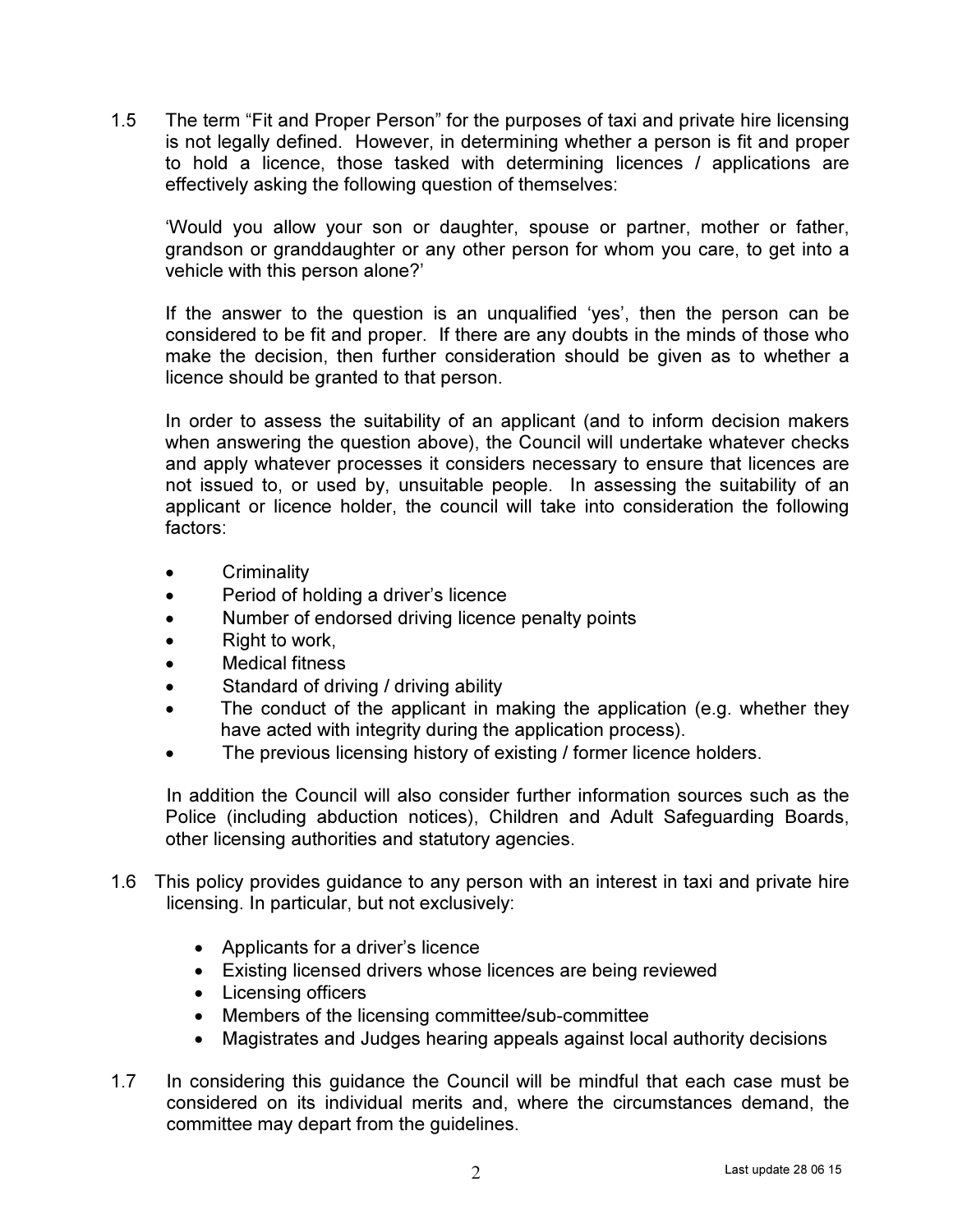- 1.8 In this policy the word "Conviction" is to be defined as including convictions, cautions, warnings, reprimands and other relevant information. In this policy 'from date sentence has ended' is taken to be the date which is reached once the whole of the period as sentenced by the court has elapsed and not necessarily the length of time served by the applicant. For example, if a sentence is five years imprisonment then the date that the sentence ends will be five years from the date of sentencing – regardless of the amount of time actually served by the applicant. If the sentence is amended by a court at a later date then this new sentence becomes relevant for the purposes of this policy. The term 'since completion of sentence' is to be construed in a similar way.
- 1.9 In this policy the word applicant refers to either new applicants, existing licence holders who are seeking renewal and existing licence holders that are the subject of periodic auditing or having their licence reviewed by the council as part of the policy implementation process. It also includes existing licence holders who are being considered by the Council by virtue of offending activity having recently come to light.

The Council reserves the right to overturn a decision that has previously been made, or refuse a renewal of a licence, where clear errors are discovered.

## 2. General Policy

- 2.1 Whilst the Board may consider that a person with a conviction for a serious offence may not need to be automatically barred from obtaining a licence, it is however to be normally expected that the applicant would be required to:
	- a. Remain free of conviction for an appropriate period as detailed below; and
	- b. Show adequate evidence that they are a fit and proper person to hold a licence (the onus will be on the applicant to produce such evidence). Simply remaining free of conviction may not generally be regarded as adequate evidence that a person is a fit and proper person to hold a licence.
- 2.2 The standards and criteria set out in paragraphs 6 to 16 below are those that would normally be applied to applications and licences. The Council may depart from these criteria, however it must only do so in exceptional circumstances. The otherwise good character and driving record of the applicant or licence holder will not ordinarily be considered as exceptional circumstances.

#### 3. Appeals

3.1 Any applicant refused a driver's licence, or who has their licence suspended or revoked on the grounds that the council is not satisfied they are a fit and proper person to hold such a licence has a right to appeal to the Magistrate's Court within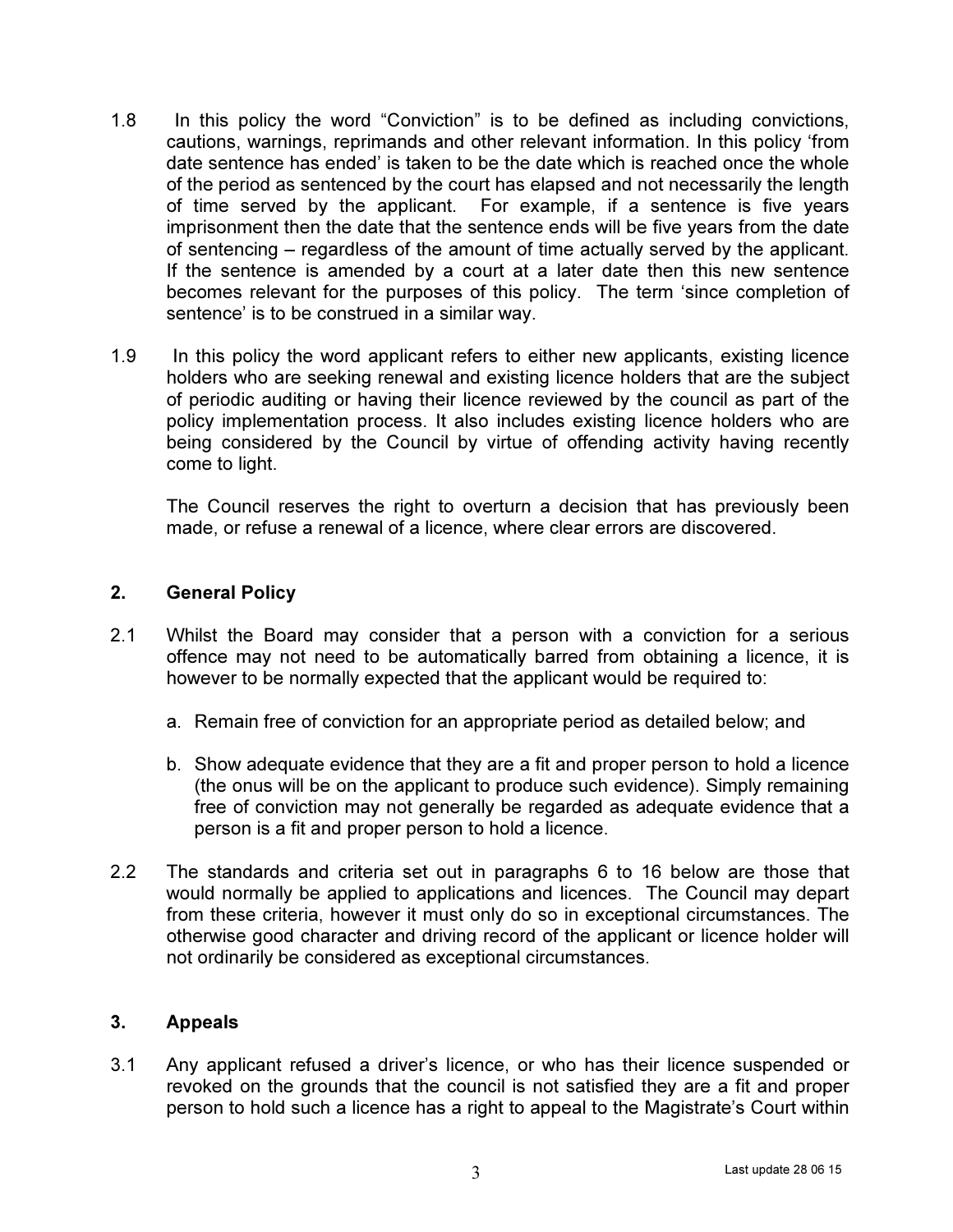21 days of the notice of refusal [Local Government (Miscellaneous Provisions) Act 1976, s 77 (1)].

# 4. Powers

- 4.1 Section 61 of the Local Government Miscellaneous Provisions Act 1976 allow the council to suspend, revoke or refuse to renew a licence if the application/licence holder has been convicted of an offence involving dishonesty, indecency, violence; failure to comply with the provisions of the Town Police Clauses Act 1847; failure to comply with the provisions of Part II of the Local Government (Miscellaneous Provisions) Act 1976; or any other reasonable cause.
- 4.2 The Rehabilitation of Offenders Act 1974 (Exceptions) Order 1975, allows the council to take into account all convictions recorded against an applicant or the holder of a Private Hire or Hackney Carriage driver's licence, whether spent or not. Therefore the council will have regard to all relevant convictions, particularly where there is a long history of offending or a recent pattern of repeat offending. Applicants need to be aware that, in accordance with this Act, all convictions, cautions, warnings and reprimands must be declared.
- 4.3 Under the provisions of Sections 51, 55 and 59, Local Government (Miscellaneous Provisions) Act 1976, the council is required to ensure that an applicant for the grant or renewal of a Hackney Carriage and / or a Private Hire Vehicle driver's licence is a "fit and proper" person to hold such a licence. However, if an applicant has any convictions, warnings, cautions or charges awaiting trial, the council will look into:
	- How relevant the offence(s) are to the licence being applied for
	- How serious the offence(s) were
	- When the offence(s) were committed
	- The date of the conviction, warning, caution etc.
	- Circumstances of the individual concerned
	- Any sentence imposed by the court
	- The applicant's age at the time of offence / incident leading to the conviction, warning, caution etc.
	- Whether they form part of a pattern of offending
	- Any other character check considered reasonable (e.g. personal references)
	- Any other factors that might be relevant, for example:
		- o The previous conduct of an existing or former licence holder,
		- $\circ$  Whether the applicant has intentionally misled the council or lied as part of the application process,
		- o Information provided by other agencies / council departments.
- 4.4 Existing holders of driver's licences are required to notify the council in writing within five working days of receiving a driving licence endorsement, fixed penalty notice, warning, reprimand, police caution, criminal conviction or other criminal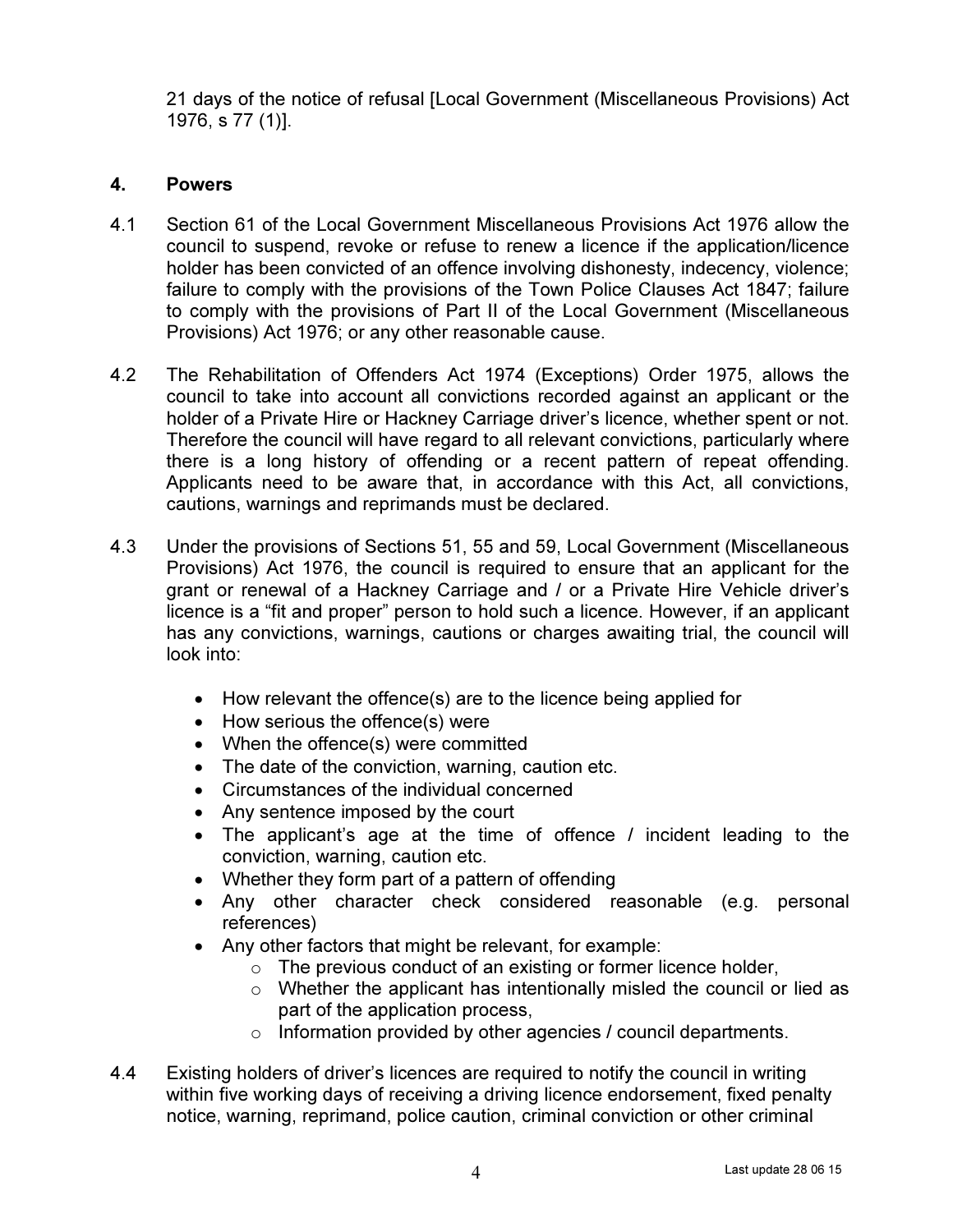proceedings (including their acquittal as part of a criminal case). In addition, licence holders must inform the council within 3 working days of their arrest for any matter (whether subsequently charged or not). To fail to do so, will raise serious questions for the Council as to the honesty of the licence holder and will be taken into account as part of any subsequent renewal applications.

- 4.5 Applicants can discuss further what effect a caution / conviction may have on any application by contacting the Licensing Officer on 01709 334524 for advice.
- 4.6 The Council conducts enhanced disclosures from the Disclosure and Barring Service (DBS) of any applicant for a driver's licence. Applicants applying for the grant or a renewal of a driver's licence will be required to obtain an enhanced disclosure at their expense, this includes any fees payable to the DBS. Further details are provided in Appendix A and Appendix B of this policy.
- 4.7 The Council is also entitled to use other records and information that may be available to it in determining applications or an entitlement to continue holding a licence. This may include information held by the Council or other licensing authorities, and information disclosed by the police under the Common Law Police Disclosure Scheme or other similar arrangements. Examples of such information sources that may be used include social care information, benefits payments etc.
- 4.8 It is an offence for any person knowingly or recklessly to make a false declaration or to omit any material particular in giving information required by the application for a licence (s57 Local Government (Miscellaneous Provisions) Act 1976). Where an applicant has made a false statement or a false declaration on their application for the grant or renewal of a licence, the licence will normally be refused.
- 4.9 Any offences or behaviour not covered by this Policy will not prevent the Council from taking into account those offences or behaviours.

## 5 Options when determining an application/licence

- 5.1 When determining an application or reviewing an existing licence the Council have the following options:
	- approve the application or take no further action
	- refuse the application/revoke the licence/suspend the licence
	- issue a warning which may include the use of enforcement penalty points
	- For existing drivers who have accumulated 9 or more points on their DVLA driving licence, their drivers' licence will normally be suspended until the driver has successfully undertaken a driving test to DVSA standards. Such a test will be at the licence holder's expense.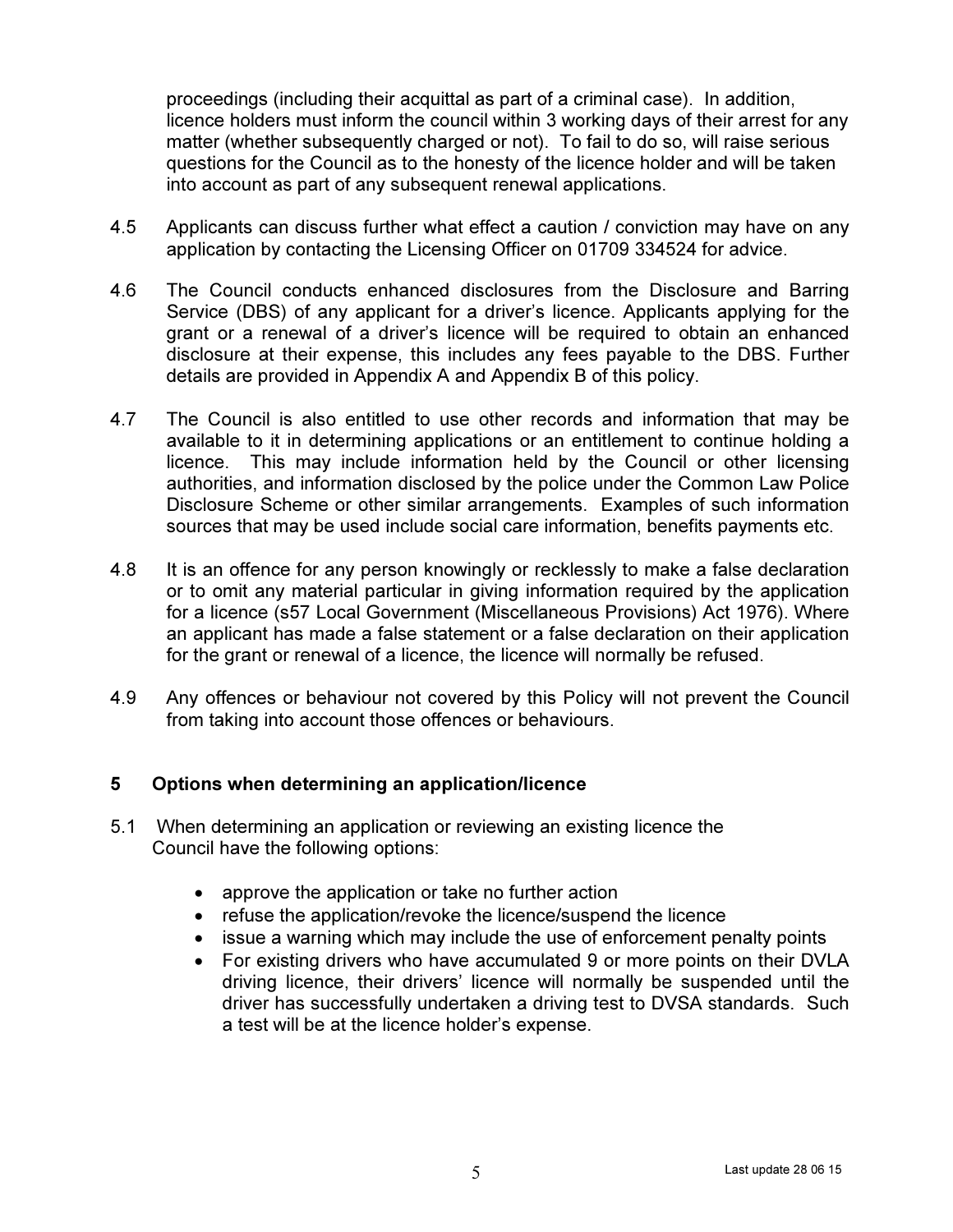# 6. Serious offences involving violence

- 6.1 Licensed drivers have close regular contact with the public. A firm line is to be taken with those who have convictions for offences involving violence. An application will be refused if the applicant has a conviction for an offence that involved the loss of life.
- 6.2 A licence will not be granted where the applicant has a conviction for an offence such as:
	- Murder
	- Manslaughter
	- Manslaughter or culpable homicide while driving
	- Terrorism offences
	- Any offences (including attempted or conspiracy to commit offences) that are similar to those above.
- 6.3 Consideration may only be given to the granting / issuing of a licence if at least 10 years have passed since the completion of any sentence and / or licence period following conviction for an offence shown below:
	- Arson
	- Malicious wounding or grievous bodily harm which is racially aggravated
	- Actual bodily harm
	- Grievous bodily harm
	- Robbery
	- Possession of firearm
	- Riot
	- Assault Police
	- Violent disorder
	- Resisting arrest
	- Any racially-aggravated offence against a person or property
	- Common assault
	- Affray
	- Any offence that may be categorised as domestic violence
	- Any Public Order Act offence (harassment, alarm or distress, intentional harassment or fear of provocation of violence)
	- Any offences (including attempted or conspiracy to commit offences) that are similar to those above.
- 6.4 Consideration may only be given to the granting / issuing of a licence if at least 5 years have passed since the completion of any sentence and / or licence period following conviction for an offence shown below:
	- Obstruction
	- Criminal damage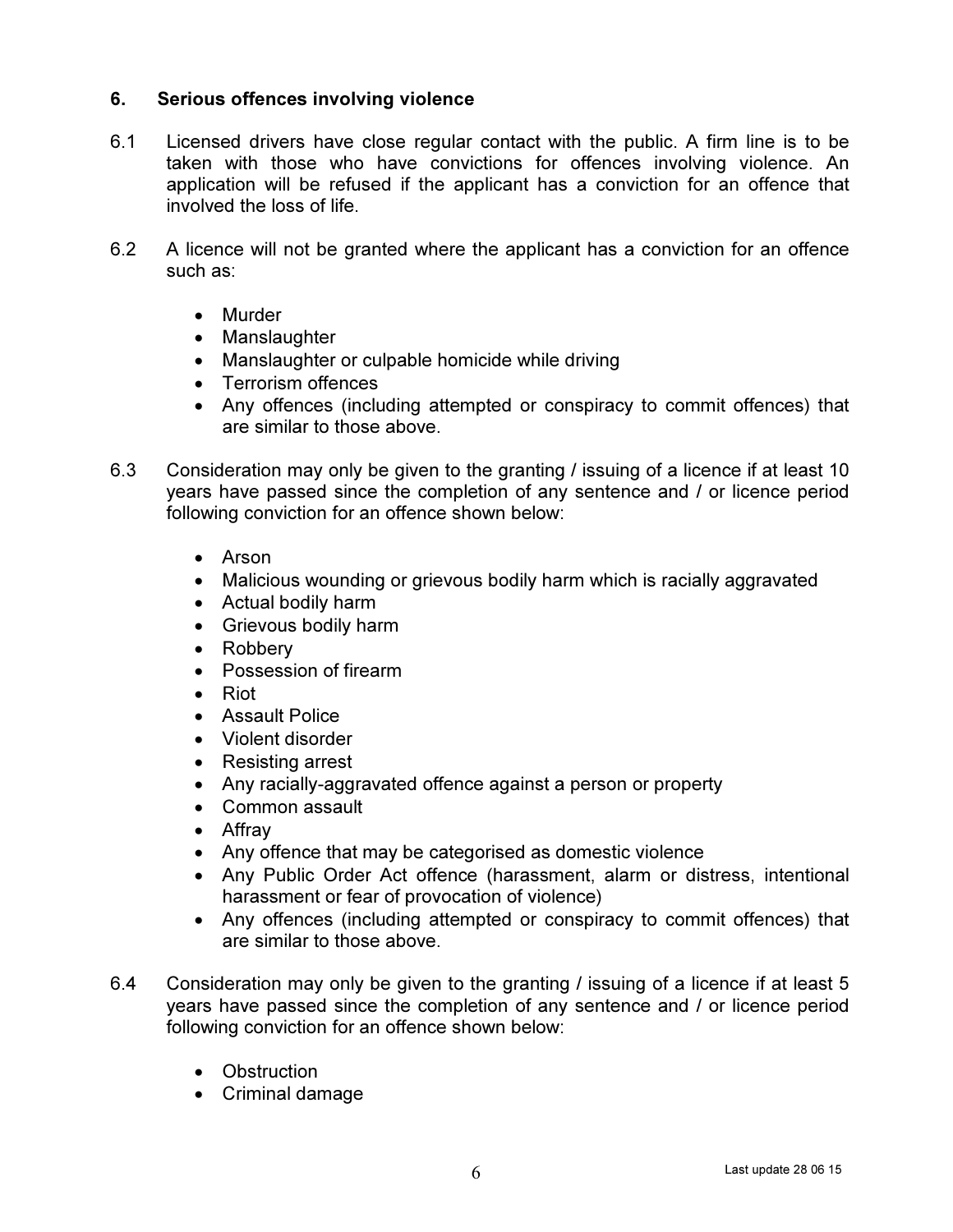- Any offences (including attempted or conspiracy to commit offences) that are similar to those above.
- 6.5 A licence will not be granted if an applicant has more than one conviction for an offence of a violent nature.

## 7. Possession of a weapon

- 7.1 If an applicant has been convicted of possession of a weapon or any other weapon related offence, this will give serious concern as to whether the person is fit to carry the public.
- 7.2 Depending on the circumstances of the offence, at least 3 years must have passed since the completion of the sentence, before a licence is granted.

## 8. Sexual and indecency offences

- 8.1 As licensed drivers often carry unaccompanied and vulnerable passengers, the council will take a strong line in relation to applicants or existing licence holders with convictions for sexual offences. All sexual and indecency offences will be considered as serious. Applicants with convictions for sexual or indecency offences that involve a third party will be refused a licence. Such offences include:
	- Rape
	- Assault by penetration
	- Offences involving children or vulnerable adults
	- Trafficking, sexual abuse against children and / or vulnerable adults and preparatory offences (as defined within the Sexual Offences Act 2003).
	- Making or distributing obscene material
	- Possession of indecent photographs depicting child pornography.
	- Sexual assault
	- Indecent assault
	- Exploitation of prostitution
	- Soliciting (kerb crawling)
	- Making obscene / indecent telephone calls
	- Indecent exposure
	- Any similar offences (including attempted or conspiracy to commit) offences which replace the above
- 8.2 In addition to the above the council will not grant a licence to any applicant who is currently on the Sex Offenders Register or any other similar register.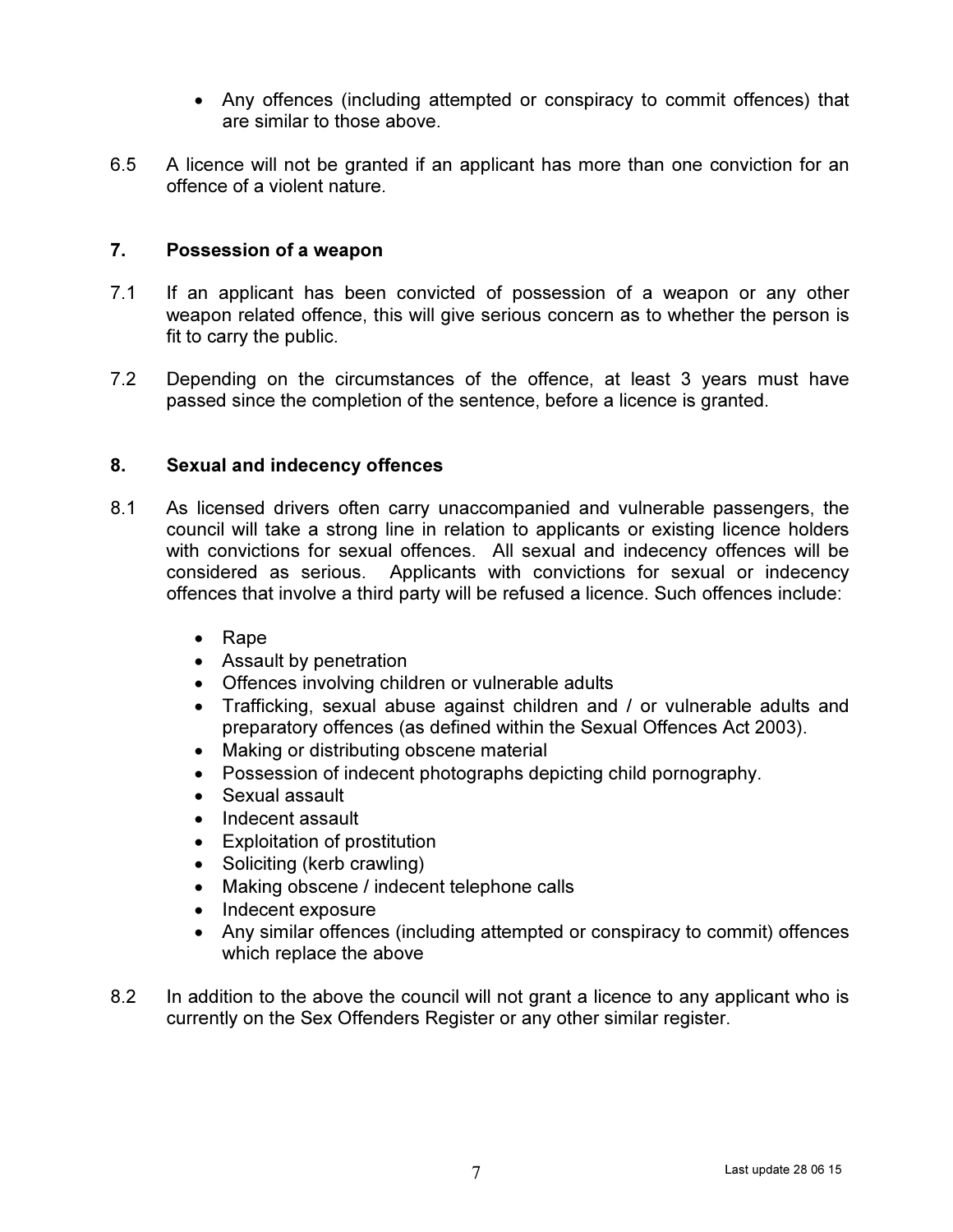# 9. Dishonesty

- 9.1 A licensed PHV or taxi driver is expected to be trustworthy. In the course of their working duties drivers will deal with cash transactions and valuable property may be left in their vehicles. Drivers may well deal with customers who are vulnerable or intoxicated and potentially easily confused. For these reasons, a serious view is taken of any conviction involving dishonesty.
- 9.2 In general, a minimum period of 5 years free of conviction or at least 5 years have passed since the completion of sentence (whichever is longer) should be required before granting a licence. Offences involving dishonesty include:
	- theft
	- burglary
	- fraud
	- benefit fraud
	- handling or receiving stolen goods
	- forgery
	- conspiracy to defraud
	- obtaining money or property by deception
	- other deception
	- taking a vehicle without consent
	- fare overcharging
	- or any similar offences (including attempted or conspiracy to commit) offences which replace the above
- 9.3 Applicants or existing licence holders that are found to have intentionally misled the council, or lied as part of the application process, will not be issued with a licence.

## 10. Alcohol and Drugs

- 10.1 A serious view is taken of any drug related offence. Taking drugs and driving poses an obvious risk to public safety, whilst applicants who have convictions for the supply of drugs should also be treated with considerable concern, The nature and quantity of the drugs, whether for personal use or supply are issues which will be considered carefully.
- 10.2 As licensees are professional vocational drivers, a serious view is taken of convictions for driving, or being in charge of a vehicle while under the influence of drink or drugs. More than one conviction for these offences raises significant doubts as to the applicant's fitness to drive the public. At least 3 years, after the restoration of the driving licence following a drink drive conviction should elapse before an application will be granted. If there is any suggestion that the applicant is alcohol or drug dependent, a satisfactory special medical report must be provided before the application can be granted.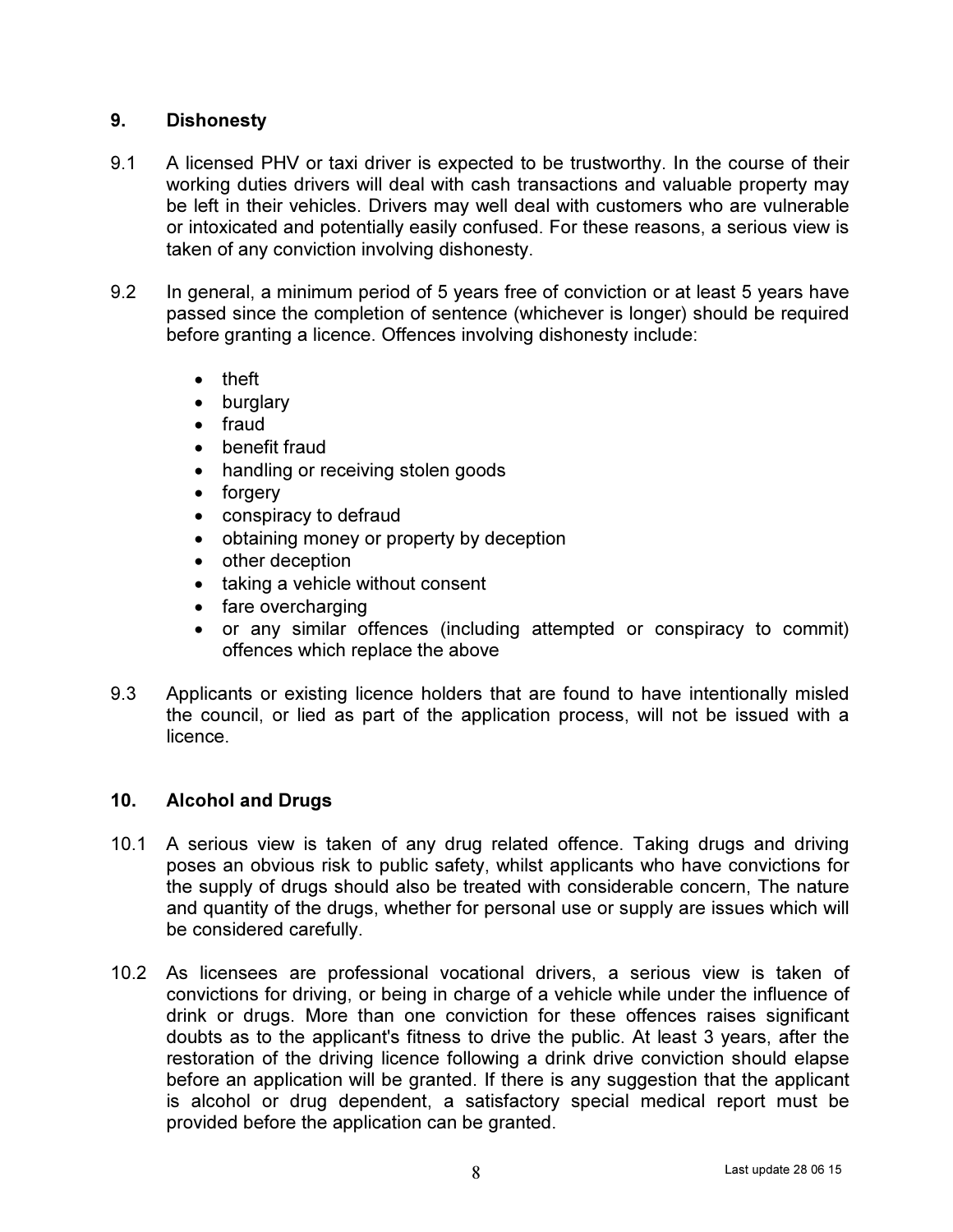- 10.3 Because of the nature of a driver's involvement with the public, a licence will not be granted where the applicant has a conviction for an offence related to the supply of drugs.
- 10.4 A licence will not be granted where the applicant has a conviction for offences related to the possession of illegal / controlled drugs until at least 10 years have passed since the completion of any sentence and / or licence period, and only then after full consideration of the nature of the offence and the quantity / type of drugs involved.
- 10.5 If there is evidence of persistent drugs use, misuse or dependency a specialist medical examination (in accordance with DVLA Group 2 medical standards) and a satisfactory medical report may be required before the licence is granted. If the applicant was an addict then they would be required to show evidence of 5 years free from drug taking after detoxification treatment.

## 11. Driving offences involving the loss of life

11.1 A very serious view is to be taken of any applicant who has been convicted of a driving offence that resulted in the loss of life.

A licence will not be granted if an applicant has a conviction for:

- Causing death by dangerous driving
- Causing death by careless driving whilst under the influence of drink or drugs
- Causing death by careless driving
- Causing death by driving: unlicensed, disqualified or uninsured drivers
- Or any similar offences (including attempted or conspiracy to commit) offences which replace the above

## 12. Other traffic offences

- 12.1 Traffic offences such as obstruction, some speeding offences (usually dealt with by means of a fixed penalty), pedestrian crossing offences, traffic light offences waiting in a restricted area, or offences of a similar nature may not ordinarily merit refusal. However, they will be subject to consideration as part of the Points Enforcement Policy. For existing drivers who have accumulated 9 or more points on their DVLA driving licence, their driver licence will normally be suspended until the driver has successfully undertaken a driving test to DVSA standards (taxi and private hire test). Such a test will be at the licence holder's expense.
- 12.2 Traffic offences such as driving without due care and attention, reckless driving, more serious speeding offences (usually dealt with by a court rather than a fixed penalty), or offences of a similar nature will give rise to serious doubts about the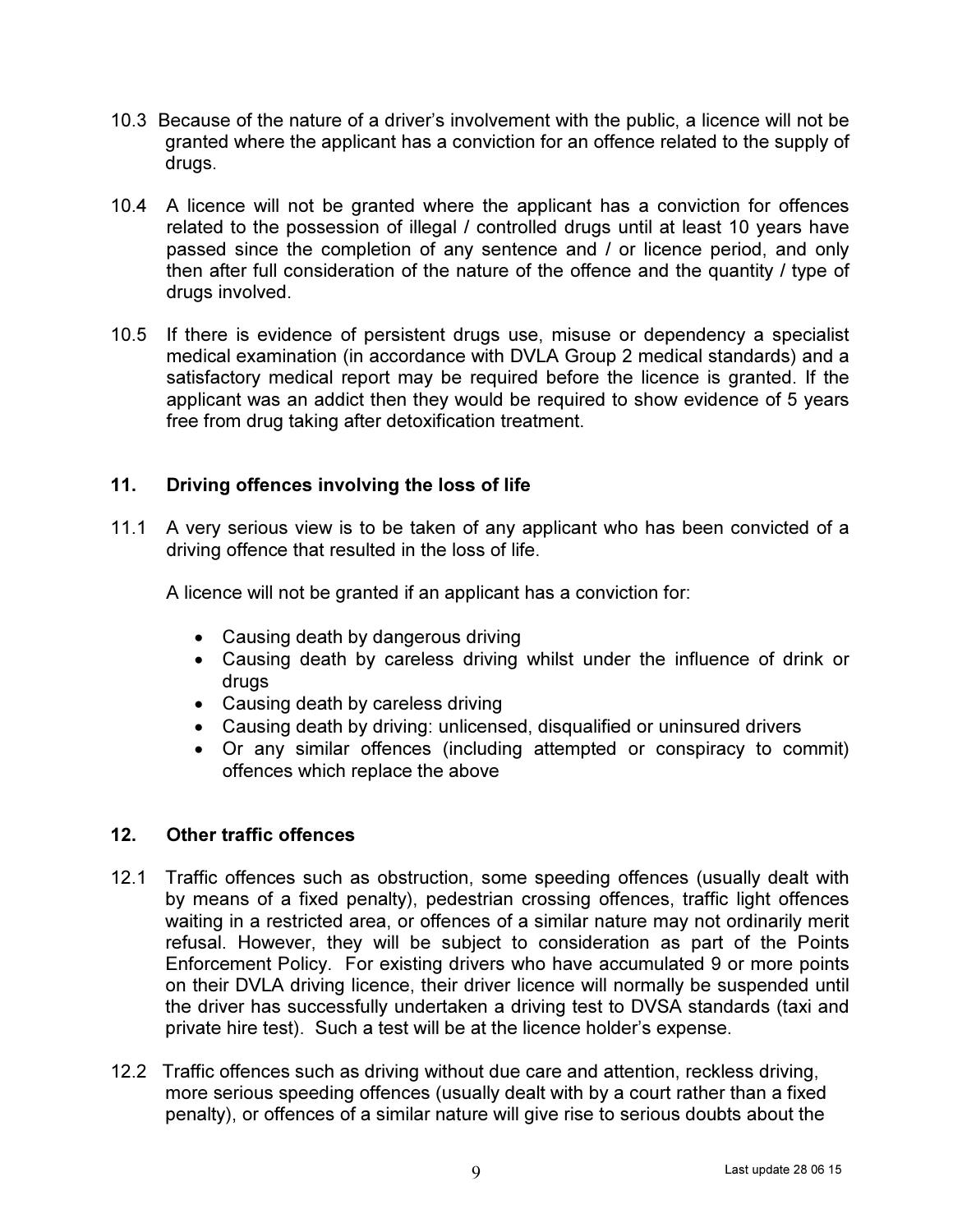applicant's suitability to be a driving professional. An applicant with any such convictions will be required to show a period of at least one year free of such convictions. For applicants with more than one offence this should normally be increased to two years.

12.3 In cases where the courts have imposed a disqualification in respect of the DVLA driving licence, the periods stated above should normally commence from the date of the restoration of the licence.

#### 13. Outstanding Charges or Summonses

13.1 If the individual is the subject of an outstanding charge or summons their application may be suspended until the matter is resolved, this decision will be made on a case by case basis.

#### 14. Non-conviction information

- 14.1 The Council will also take into account situations and circumstances that have not led to a conviction. This will include acquittals, circumstances in which convictions were quashed due to misdirection to the jury, circumstances where the decision was taken not to prosecute, situations where the person has been arrested and bailed but not yet charged, and complaints from the public. In considering the most appropriate action to take in relation to non-conviction information (or a complaint), the credibility of both the witness / complainant and the licence holder will be taken into account.
- 14.2 If an applicant has been arrested or charged, but not convicted, for a serious offence which suggests he could be a danger to the public, consideration should be given to refusing the application. Such offences would include violent and / or sexual offences.
- 14.3 In assessing the action to take, the safety of the travelling public must be the paramount concern.

#### 15. Licensing Offences

15.1 Certain offences under taxi legislation such as plying for hire, overcharging and refusing to carry disabled persons will prevent a licence being granted or renewed until a period of 3 years has passed since conviction.

#### 16. Insurance Offences

16.1 A serious view will be taken of convictions of driving or being in charge of a vehicle without insurance. An isolated incident in the past will not necessarily stop a licence being granted provided he/she has been free of conviction for 3 years,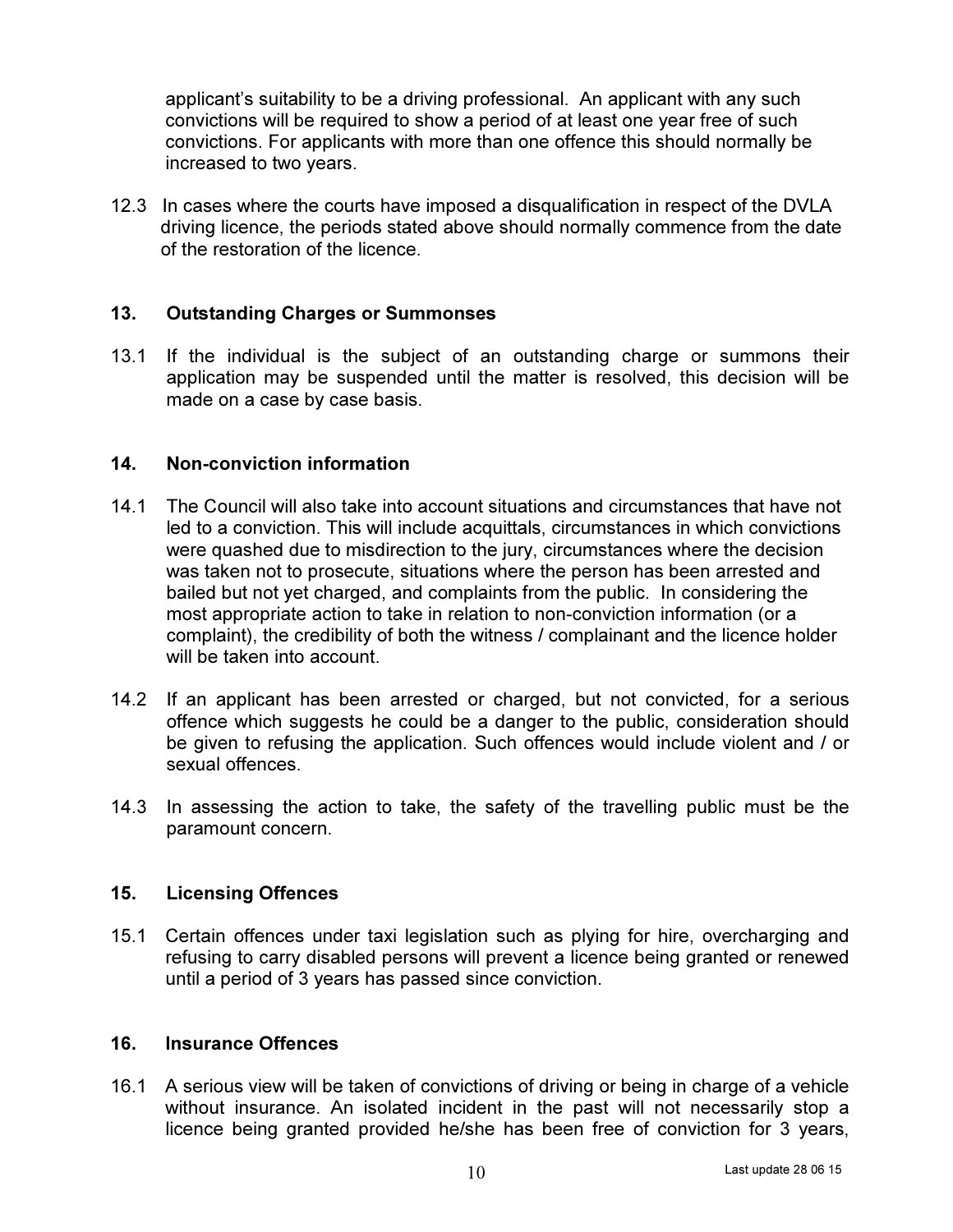however strict warning should be given as to future behaviour. More than one conviction for these offences will prevent a licence being granted or renewed.

16.2 An operator found guilty of aiding and abetting the driving of passengers for hire and reward whilst without insurance will have his Operator's Licence revoked immediately and will not be permitted to hold a licence for a period of at least three years.

# 17. Applicants with periods of residency outside the UK

- 17.1 If an applicant has spent six continuous months or more overseas (since the age of 16) the council will expect to see evidence of a criminal record check from the country / countries visited covering the period.
- 17.2 Because of the potential lifetime relevance for some of the most serious offences mentioned in this policy, the Council will need to ensure that sufficient background checks are conducted for those applicants who have lived overseas. For EU nationals a disclosure that is similar to the UK DBS will be required, for those countries for which checks are not available, the council will require a certificate of good conduct authenticated by the relevant embassy.

#### 18. Summary

- 18 .1 Whilst a criminal history in itself may not automatically result in refusal and a current conviction for a serious crime need not bar an applicant permanently from becoming licensed, in most cases, an applicant would be expected to have remained free from conviction for 3 to 10 years (the period of time depending on the crime committed, as detailed above), before an application is likely to be successful If there is any doubt about the suitability of an individual to be licensed, the committee needs to be mindful of the need to protect the public and caution should be exercised.
- 18.2 While it is possible that an applicant may have a number of convictions that, individually, meet the above guidelines, the overall offending history must be considered when assessing an applicant's suitability to be licensed. A series of offences over a period of time is more likely to give cause for concern than an isolated minor conviction. Obviously some discretion can be afforded if an offence disclosed is isolated and there are mitigating circumstances, but the overriding consideration is the protection of the public.
- 18.3 A suspension or revocation of the licence of a driver takes effect at the end of the period of 21 days beginning with the day on which notice is given to the driver. If it appears that the interests of public safety require the suspension or revocation of the licence to have immediate effect, and the notice given to the driver includes a statement that is so and an explanation why, the suspension or revocation takes effect when the notice is given to the driver. [s61(2B) of the Local Government (Miscellaneous Provisions) Act 1976.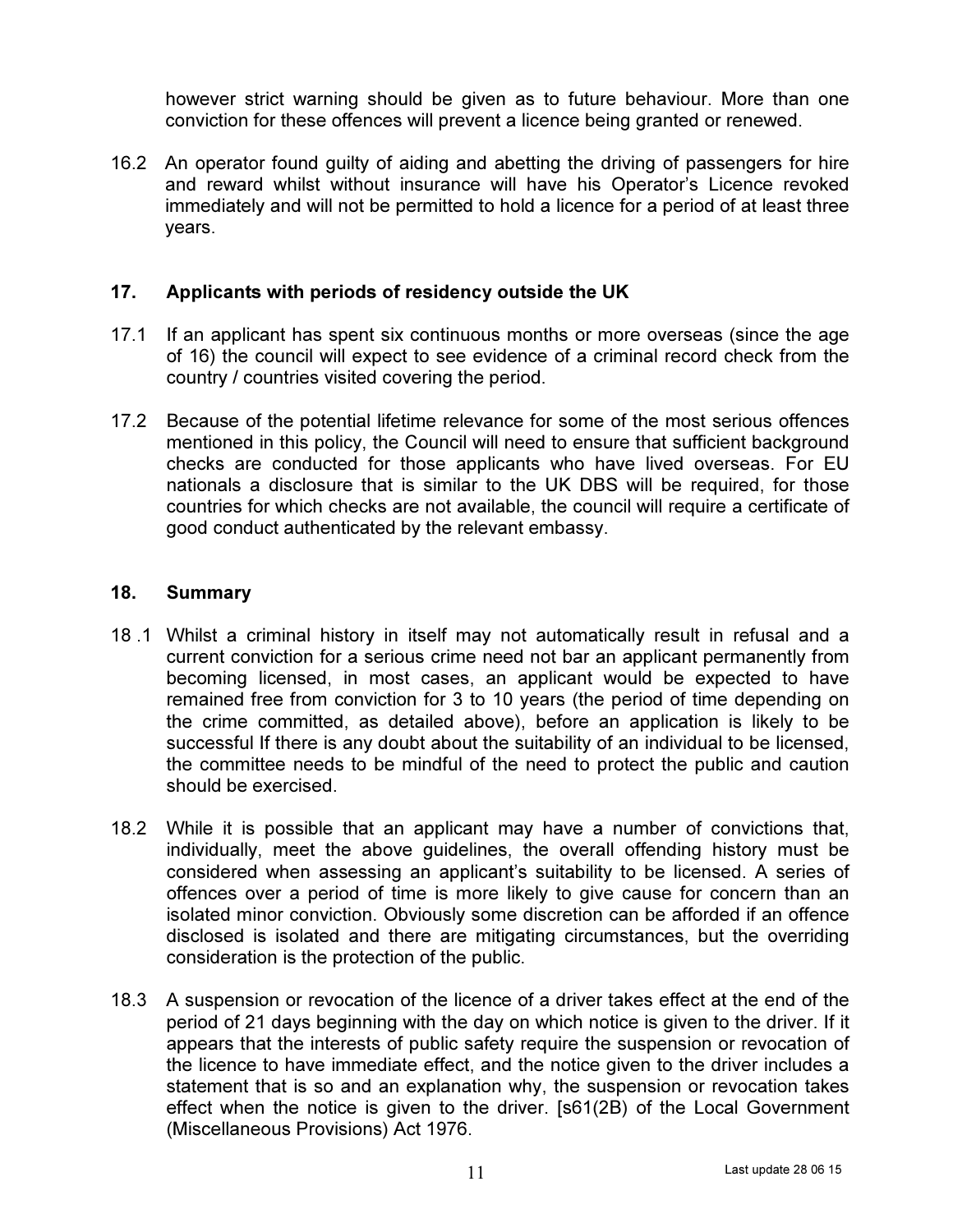18.4 At least three years should elapse (after the restoration of the DVLA driving licence), before a licence would be granted for a Hackney Carriage or Private Hire drivers licence.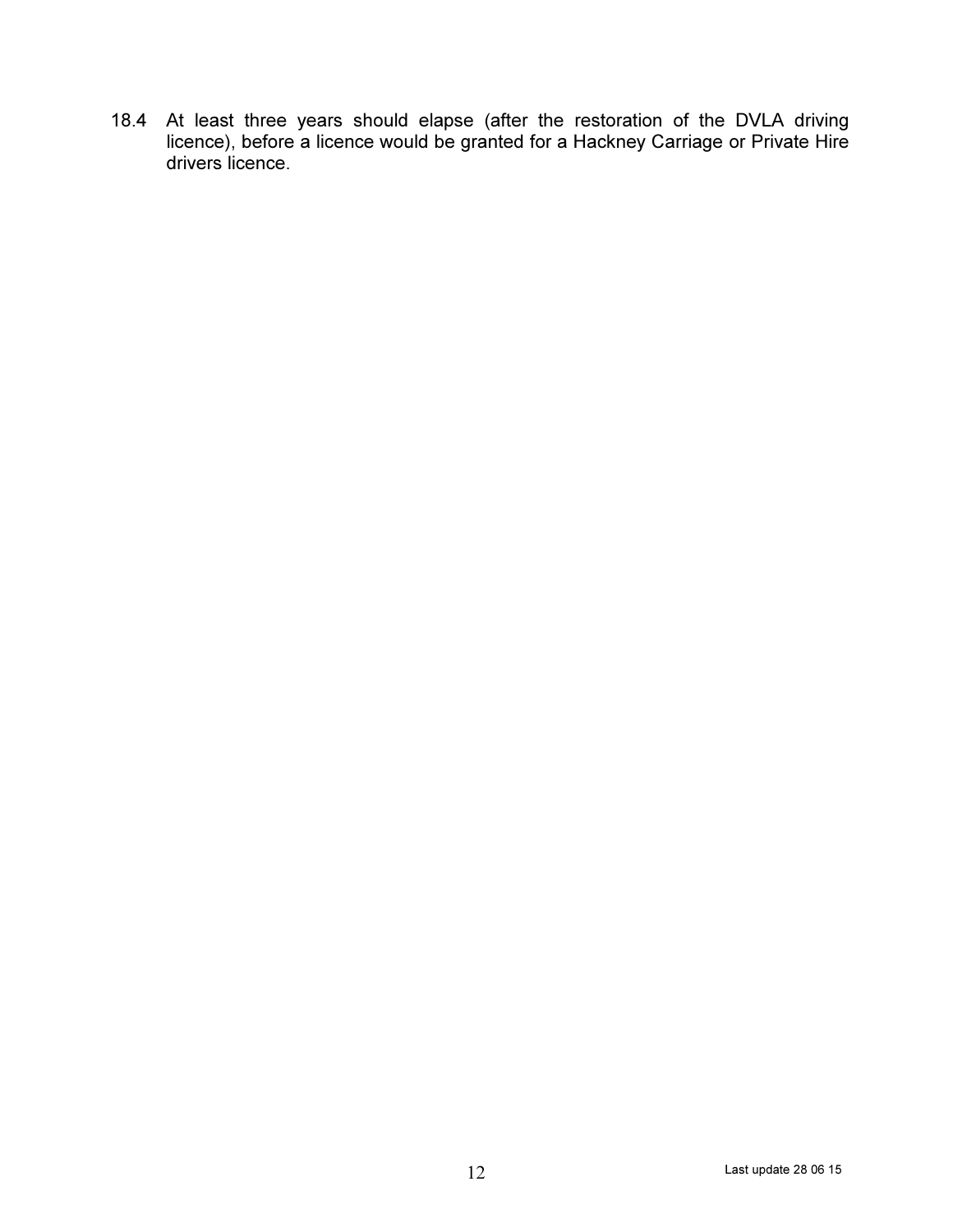# Annex A – Motoring offences and penalty points

The following is a guide to the number of penalty points a court may impose, it does not reflect the fact that some offences may incur a disqualification. These codes are recorded from information supplied by the courts (accurate at the time of this document).

| <b>Code</b>                               | <b>Offence</b>                                                                                       | <b>Penalty</b><br><b>Points</b> |
|-------------------------------------------|------------------------------------------------------------------------------------------------------|---------------------------------|
| <b>Accident Offences</b>                  |                                                                                                      |                                 |
| <b>AC10</b>                               | Failing to stop after an accident                                                                    | $5 - 10$                        |
| <b>AC20</b>                               | Failing to give particulars or to report an accident                                                 | $5 - 10$                        |
|                                           | within                                                                                               |                                 |
|                                           | 24 hours                                                                                             |                                 |
| AC30                                      | Undefined accident offences                                                                          | $4 - 9$                         |
| <b>Disqualified Driver</b>                |                                                                                                      |                                 |
| <b>BA10</b>                               | Driving whilst disqualified by order of court                                                        | 6                               |
| <b>BA30</b>                               | Attempting to driver while disqualified by order of                                                  | 6                               |
|                                           | court                                                                                                |                                 |
| <b>Careless Driving</b>                   |                                                                                                      |                                 |
| CD <sub>10</sub>                          | Driving without due care and attention                                                               | $3-9$                           |
| <b>CD20</b>                               | Driving without reasonable consideration for other                                                   | $3-9$                           |
|                                           | road                                                                                                 |                                 |
|                                           | users                                                                                                |                                 |
| <b>CD30</b>                               | Driving without due care and attention or without                                                    | $3-9$                           |
|                                           | reasonable consideration for other road users                                                        |                                 |
| <b>CD40</b>                               | Causing death through careless driving when unfit                                                    | $3 - 11$                        |
|                                           | through drink                                                                                        |                                 |
| <b>CD50</b>                               | Causing death by careless driving when unfit                                                         | $3 - 11$                        |
|                                           | through                                                                                              |                                 |
|                                           | drugs                                                                                                |                                 |
| <b>CD60</b>                               | Causing death by careless driving with alcohol level                                                 | $3 - 11$                        |
|                                           | above the limit                                                                                      |                                 |
| <b>CD70</b>                               | Causing death by careless driving then failing to                                                    | $3 - 11$                        |
|                                           | supply                                                                                               |                                 |
|                                           | a specimen for analysis                                                                              |                                 |
| <b>CD71</b>                               | Causing death by careless driving then failing to                                                    | $3 - 11$                        |
|                                           | supply                                                                                               |                                 |
|                                           | A specimen for drug analysis                                                                         |                                 |
| <b>CD80</b>                               | Causing death by careless, or inconsiderate, driving                                                 | $3 - 11$                        |
| CD <sub>90</sub>                          | Causing death by driving: unlicensed, disqualified                                                   | $3 - 11$                        |
|                                           | or<br><b>Uninsured drivers</b>                                                                       |                                 |
| <b>Construction &amp; Use Of Offences</b> |                                                                                                      |                                 |
| <b>CU10</b>                               | Using a vehicle with defective brakes                                                                |                                 |
| CU20                                      |                                                                                                      | 3<br>3                          |
|                                           | Causing or likely to cause danger by reason of<br>use of unsuitable vehicles or using a vehicle with |                                 |
|                                           |                                                                                                      |                                 |
|                                           | parts                                                                                                |                                 |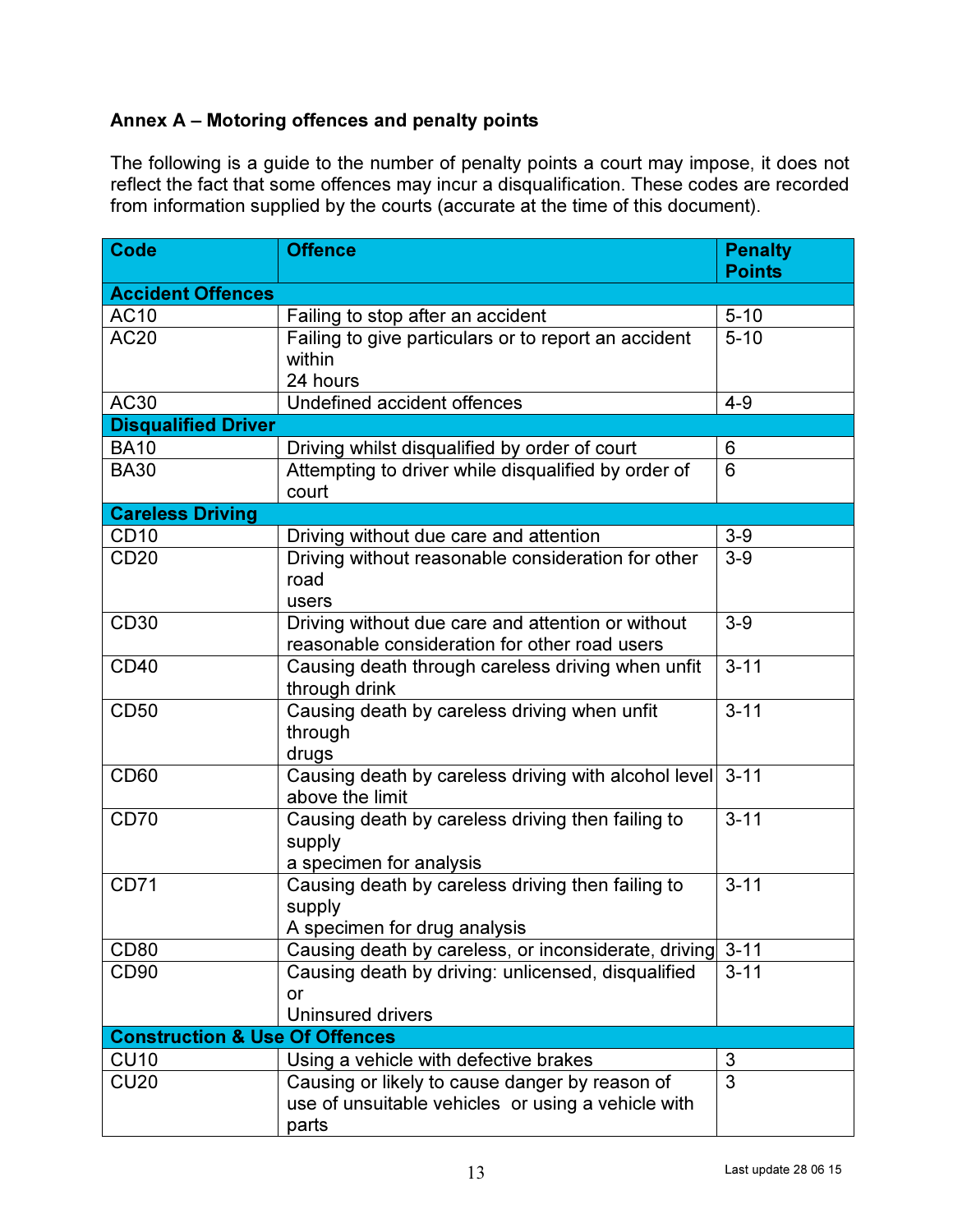|                                      | or accessories (excluding brakes, steering or tyres)                |                |
|--------------------------------------|---------------------------------------------------------------------|----------------|
|                                      | in a                                                                |                |
|                                      | dangerous condition                                                 |                |
| <b>CU30</b>                          | Using a vehicle with defective tyre(s)                              | 3              |
| <b>CU40</b>                          | Using a vehicle with defective steering                             | 3              |
| <b>CU50</b>                          | Causing or likely to cause danger by reason of                      | 3              |
|                                      | load or passengers                                                  |                |
| C80                                  | Using a mobile phone while driving a vehicle                        | 3              |
| <b>Dangerous Driving</b>             |                                                                     |                |
| <b>DD40</b>                          | Dangerous Driving                                                   | $3 - 11$       |
| <b>DD60</b>                          | Manslaughter or culpable homicide while driving a<br>vehicle        | $3 - 11$       |
| <b>DD90</b>                          | <b>Furious Driving</b>                                              | $3-9$          |
|                                      |                                                                     |                |
| <b>Drink or Drugs</b><br><b>DR10</b> |                                                                     | $3 - 11$       |
|                                      | Driving or attempting to drive with alcohol level<br>above<br>limit |                |
| <b>DR20</b>                          | Driving or attempting to drive while unfit through                  | $3 - 11$       |
|                                      | drink                                                               |                |
| <b>DR30</b>                          | Driving or attempting to drive then failing to supply               | $3 - 11$       |
|                                      | a                                                                   |                |
|                                      | specimen for analysis                                               |                |
| <b>DR40</b>                          | In charge of a vehicle while alcohol level above limit 10           |                |
| <b>DR50</b>                          | In charge of vehicle while unfit through drink                      | 10             |
| <b>DR60</b>                          | Failure to provide a specimen for analysis in                       | 10             |
|                                      | circumstances other than driving or attempting to                   |                |
|                                      | drive                                                               |                |
| <b>DR61</b>                          | Failure to supply a specimen for drug analysis in                   | 10             |
|                                      | circumstances other than driving or attempting to                   |                |
|                                      | drive                                                               |                |
| <b>DR70</b>                          | Failing to provide specimen for breath test                         | 4              |
| <b>DR80</b>                          | Driving or attempting to drive when unfit through 3-11<br>drugs     |                |
| <b>DR90</b>                          | In charge of a vehicle when unfit though drugs                      | $3 - 11$       |
| <b>Insurance Offences</b>            |                                                                     |                |
| <b>IN10</b>                          | Using a vehicle uninsured against third party risks                 | $6 - 8$        |
| <b>Licence Offences</b>              |                                                                     |                |
| <b>LC20</b>                          | Driving otherwise than in accordance with the 3-6                   |                |
|                                      | licence                                                             |                |
| <b>LC30</b>                          | Driving after making a false declaration about 3-6                  |                |
|                                      | fitness when applying for a licence                                 |                |
| <b>LC40</b>                          | Driving a vehicle having failed to notify a disability              | $3-6$          |
| <b>LC50</b>                          | Driving after a licence has been revoked or                         | $3-6$          |
|                                      | refused on medical ground                                           |                |
| <b>Miscellaneous Offences</b>        |                                                                     |                |
| <b>MS10</b>                          | Leaving a vehicle in a dangerous position                           | 3              |
| <b>MS20</b>                          | Unlawful pillion riding                                             | 3              |
| <b>MS30</b>                          | Play street offences                                                | $\overline{2}$ |